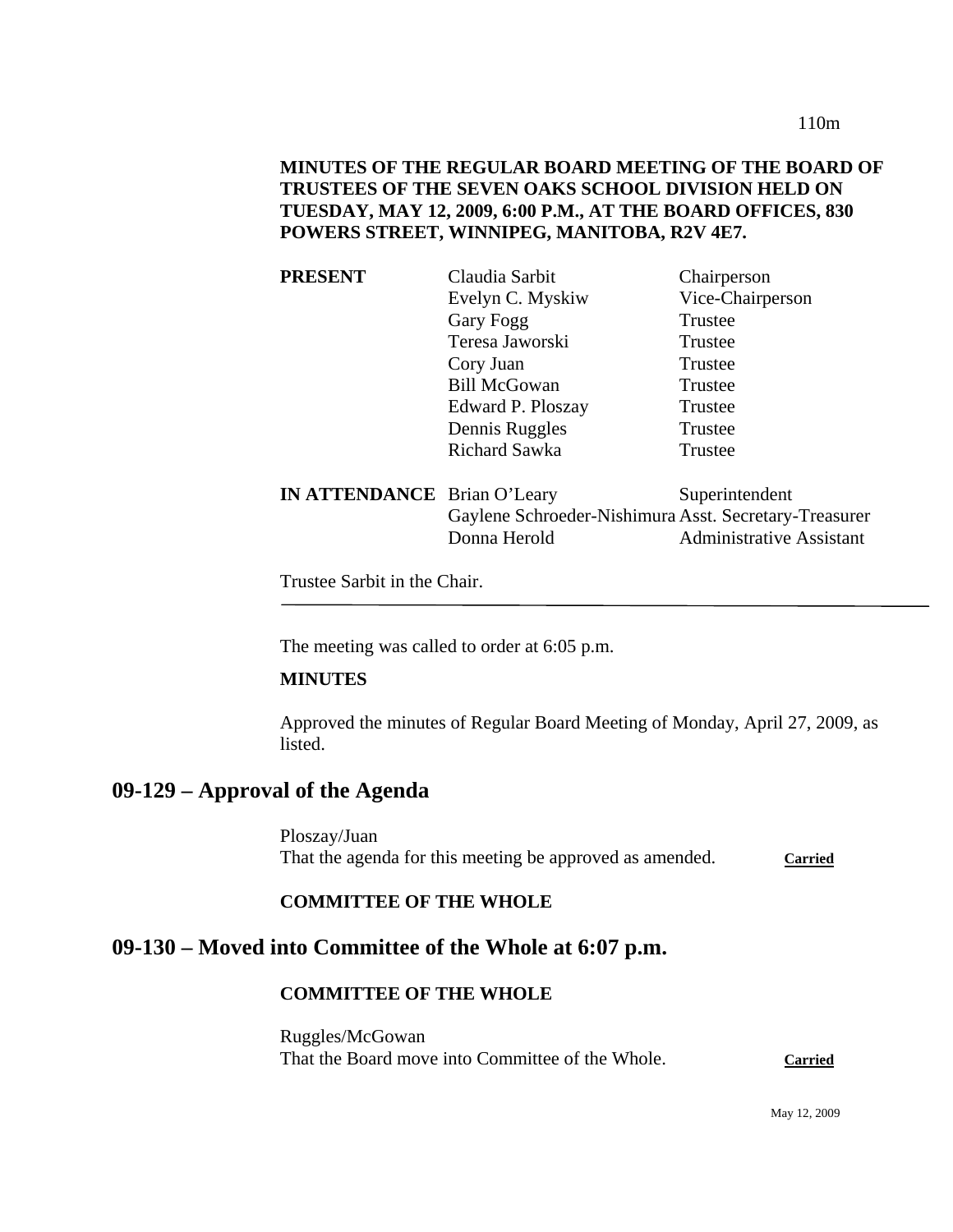Trustee Myskiw in the Chair.

### **OFFICERS' REPORT**

Trustees Sawka, Jaworski and Ruggles reported on developments arising from collective bargaining.

### **SUPERINTENDENTS' PERSONNEL REPORT**

# **09-131 – Superintendents' Personnel Report**

McGowan/Fogg That the Superintendents' Personnel Report be ratified. **Carried**

#### TEACHER APPOINTMENTS

The following were appointed to Teacher-General (permanent) teaching contracts effective September 8, 2009:

George Budoloski (.60) Stephan Carson (1.00) Rachel Cooper (1.00) Melissa Denesiuk (1.00) Tim Friesen (1.00) Nancy Janelle (1.00) Gillian Prout (1.00) Cory Ruppenthal (1.00) Amber Sholikowski (1.00) Alison Wells (1.00) David Zynoberg (1.00)

Marlene Meaden (1.00) Andriy Michalchyshyn (1.00)

The following were appointed to Limited Teacher-General (term) contracts:

Ian Bowie (1.00), effective May 1, 2009 to June 30, 2009 Megan Brett (1.00), effective April 29, 2009 to June 30, 2009 Jayme Davey (1.00), effective September 8, 2009 to December 5, 2009 Jessica De Guzman (1.00), effective May 11, 2009, indefinite Jessica Dilts (1.00), effective September 8, 2009, indefinite Annette Greene (.50), effective May 12, 2009 to June 30, 2009 Nancy Janelle (1.00), effective May 11, 2009 to June 30, 2009 Rina Koshowski (1.00), effective September 8, 2009 to December 18, 2009 Stacey Los (1.00), effective May 1, 2009 to June 30, 2009 Niall McFadyen (1.00), effective April 27, 2009 to June 30, 2009 Kristin Schroeder (1.00), effective September 8, 2009 to December 18, 2009 Loree Shinoff (1.00), effective April 6, 2009, indefinite Tannis Silver (1.00), effective May 4, 2009 to June 5, 2009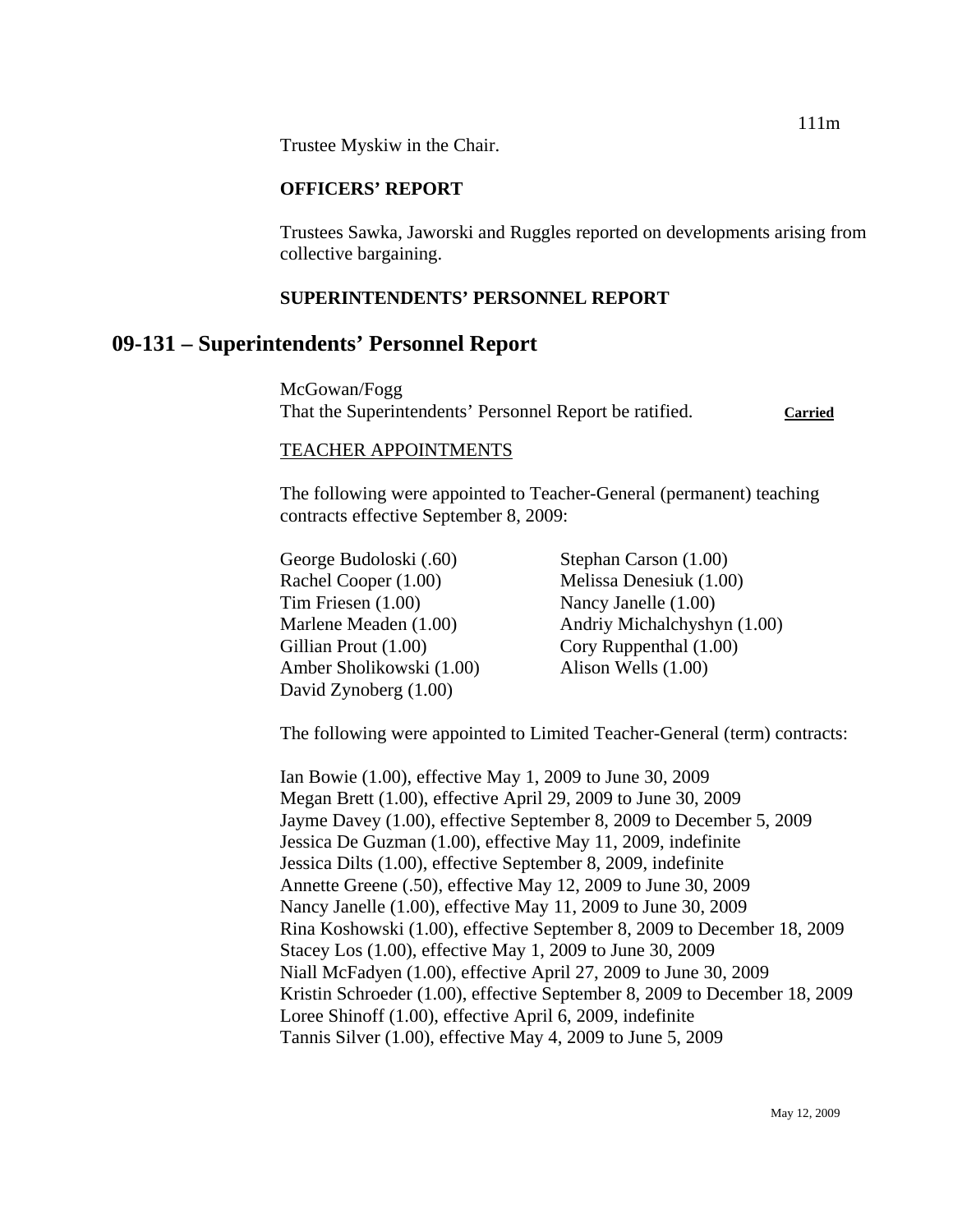### **SUPERINTENDENTS' PERSONNEL REPORT**

Alisa Wiebe (1.00), effective September 8, 2009 to December 18, 2009 Beau Wilks (1.00), effective May 5, 2009, indefinite David Zynoberg (1.00), effective May 11, 2009 to June 30, 2009

The following were appointed to Limited Teacher-General (term) effective September 8, 2009 to June 30, 2010:

Gordon Campbell (.50) Sara Clarke (1.00) Regan Bruce (1.00) Jennifer Declercq (1.00) Nicolette Dirks (1.00) Lori Dubnicoff (.40) Joshua Eskin (1.00) Serena Godmaire (1.00) Jennifer Greene (1.00) Tanis Lattanzio (1.00) Kristy Merkl (1.00) Michael Nychuk (1.00) Lori Taylor (.50) Nicole Jemielity (1.00) Lisa Wicklund (1.00) Evan Williams (1.00) Jeffrey Zylstra (1.00)

Elizabeth Armstrong (.50) Vanessa Burridge (1.00) Stacey Los (1.00) Kristya Matwichyna (.50) Dariusz Piatek (1.00) Jeanette Podlesiecki (1.00) Suzana Prazeres (1.00) Melissa Sigvaldason (1.00)

### CLINICIAN APPOINTMENTS

Deborah Alby was appointed to a part time (.90) Teacher-General (term) contract effective September 8, 2009 to June 30, 2010.

#### SUBSTITUTE TEACHER APPOINTMENTS

Dimitra Aglogallos Michael Banias Patrick Bend Julie Biluk Jodi Bonkowski Stephanie Botincan Maria Cabrera Daniel Camaclang Mihaela Ciric Travis Delaronde

Neela Dhruve Roger Espino Slavo Federkevic Laura Gomes Don Grela Natalie Hrabi Alaina Irwin Nancy Janelle Jennifer Johnson Brandis Jonasson

Charlene Kantyluk Nazma Kassam Gillian Legrand Marco Lopes Alison Lynch Scott Main Janice Matthewman Jacqueline McDonald Randy Medeiros Matthew Medwick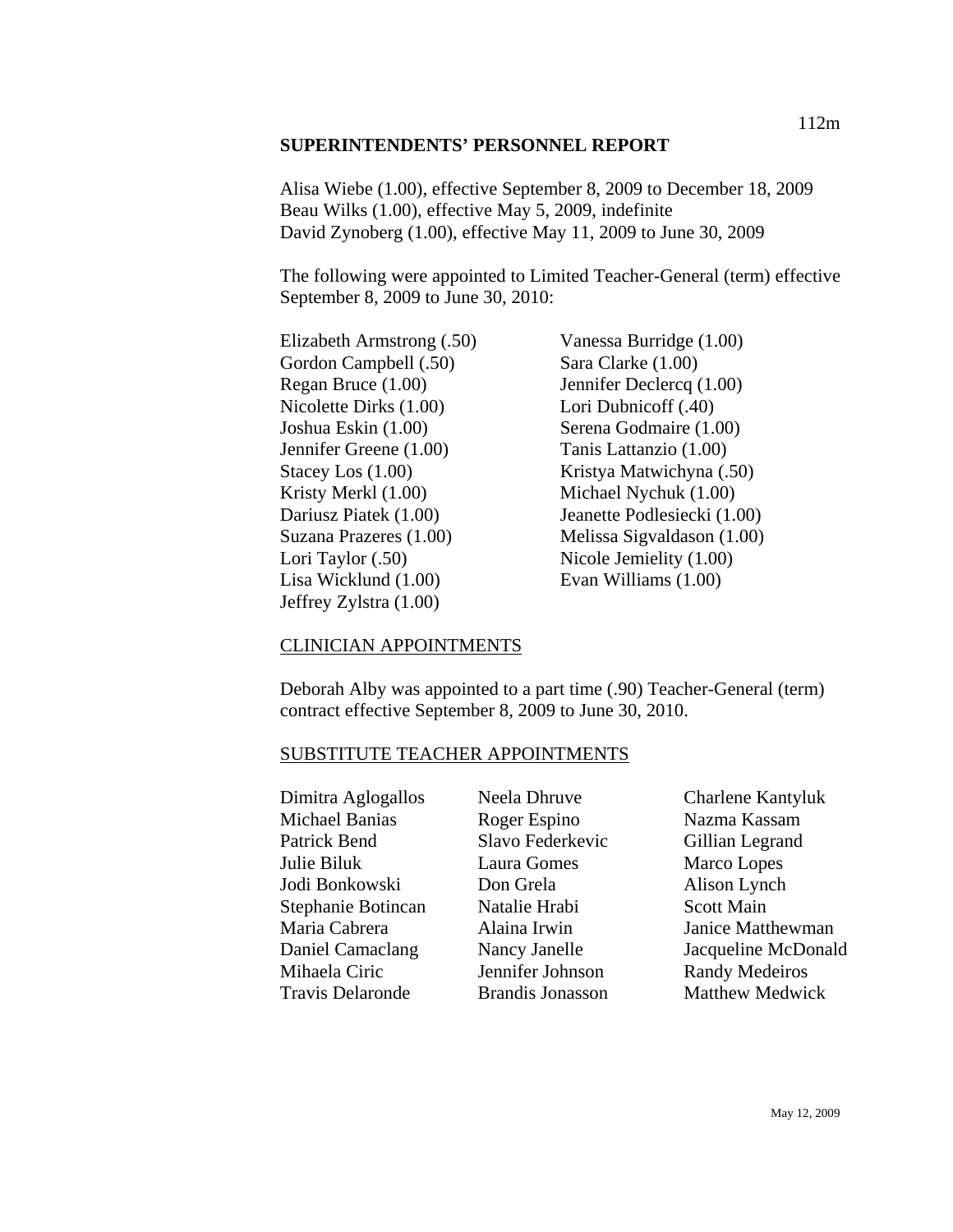#### **SUPERINTENDENTS' PERSONNEL REPORT**

| Cindy Melo                |
|---------------------------|
| Casandra Nagriblanko      |
| <b>Adam Oleksiw</b>       |
| <b>Jennifer Pasternak</b> |
| <b>Jessica Peterson</b>   |
| Dariusz Piatek            |
| Krysta Pooley             |
|                           |

Amandeep Purba Mercy Sackey David Sharp Melissa Sigvaldson Ryan Smithson Stacey Teetaert Jeremy Thiessen Leanne Ulrich

Martina Vergata Brandi Wait Kristin Wallack Becky Walter Beau Wilks Gavin Winchar Aimee Yorke David Zynoberg

## TEACHER LEAVES OF ABSENCE

Melanie Gertley was granted a full-time (1.00) leave of absence, without pay, effective September 8, 2009 to December 8, 2009.

The following were granted leaves of absence, without pay, effective the 2009- 2010 school year:

Pamela Baldaro (1.00) Sari Rosenberg (.50)

## TEACHER MATERNITY LEAVE AND PARENTAL LEAVE

Allison Arnason was granted maternity leave effective May 9, 2009 to September 3, 2010.

Lori Barber was granted maternity leave effective April 20, 2009 to September 6, 2010.

Melissa Rioux was granted an extension to her maternity leave to September 7, 2009 was granted, without pay.

### TEACHER RESIGNATION

Nanette Ingram gave notice of intent to resign effective June 30, 2009.

### PARAPROFESSIONAL RESIGNATION

Kristopher Stevenson gave notice of intent to resign effective February 1, 2009. James Plischke gave notice of intent to resign effective June 30, 2009.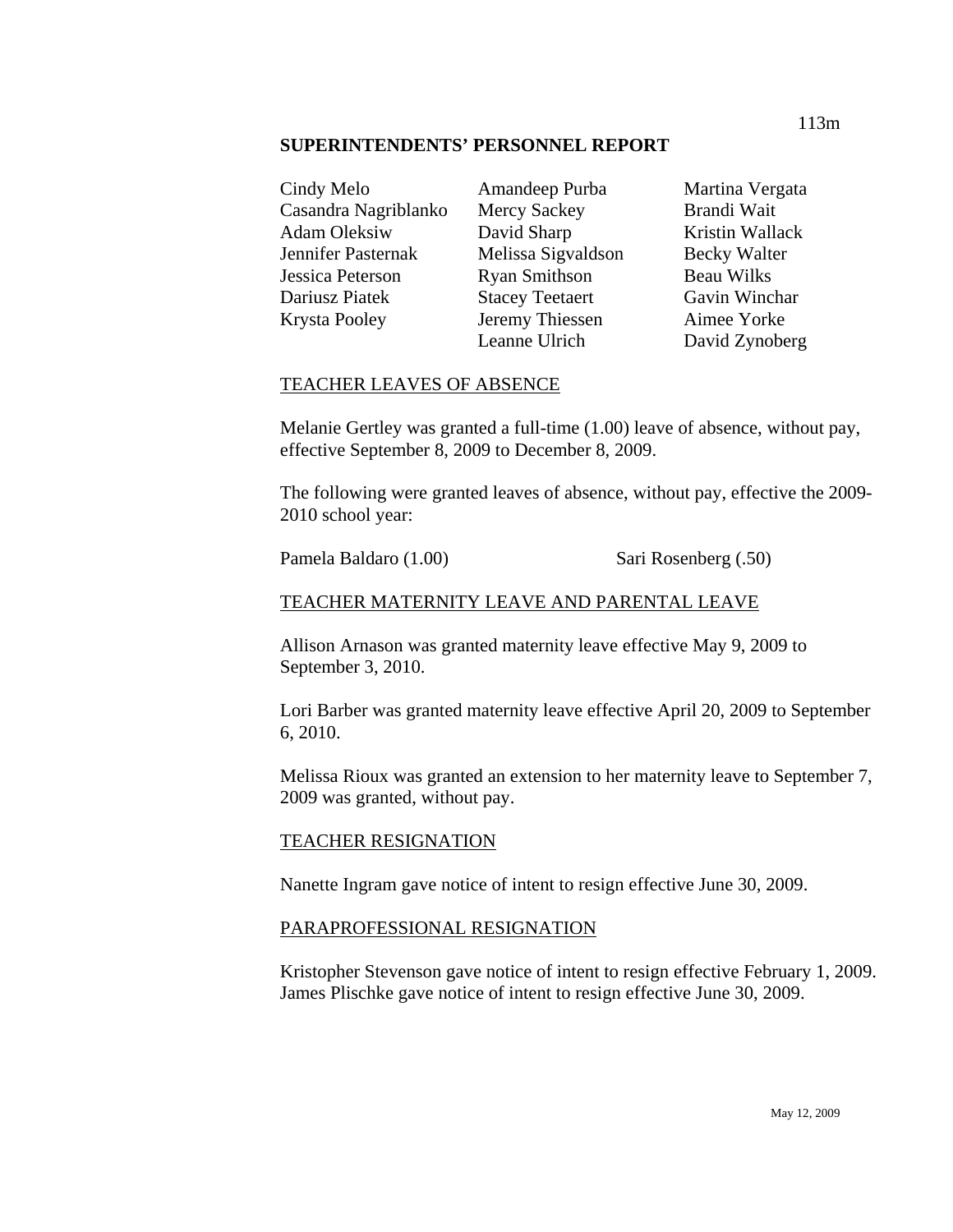## SUPERINTENDENTS' PERSONNEL REPORT MOTIONS

The following Superintendents' Personnel Report motion was rescinded:

#09-092 - Roger Bamburak's notice of his intent to retire effective June 30, 2009

## **SUPERINTENDENTS' REPORT**

The following matters received as information:

- **Personnel Matters.**
- **Transportation Issues.**
- **Funding Formula.**
- Greening Our Schools.

Trustee Ruggles here left the meeting at 7:30 p.m.

Trustee Sarbit in the Chair.

## **CORRESPONDENCE**

# **09-132 – West Kildonan Collegiate – Women's High School Hockey League**

Jaworski/Juan That the Board endorse the Women's High School Hockey League at West Kildonan Collegiate by providing the team with a letter sanctioning their application. **Carried**

# **09-133 – 2009-2010 Board Calendar**

Myskiw/McGowan That the Regular Board Meetings be held in the 2009-2010 year on the following dates:

September 14, 2009; October 5, 2009; November 2, 2009; November 16, 2009; December 7, 2009; January 11, 2010; January 25, 2010; February 8, 2010; March 1, 2010; March 15, 2010; April 5, 2010; April 26, 2010; May 10, 2010; June 14, 2010; August 30, 2010 at 6:00 p.m. **Carried**

McGowan/Myskiw That the Informal Board Meetings be held for the 2009 -2010 year on the following dates: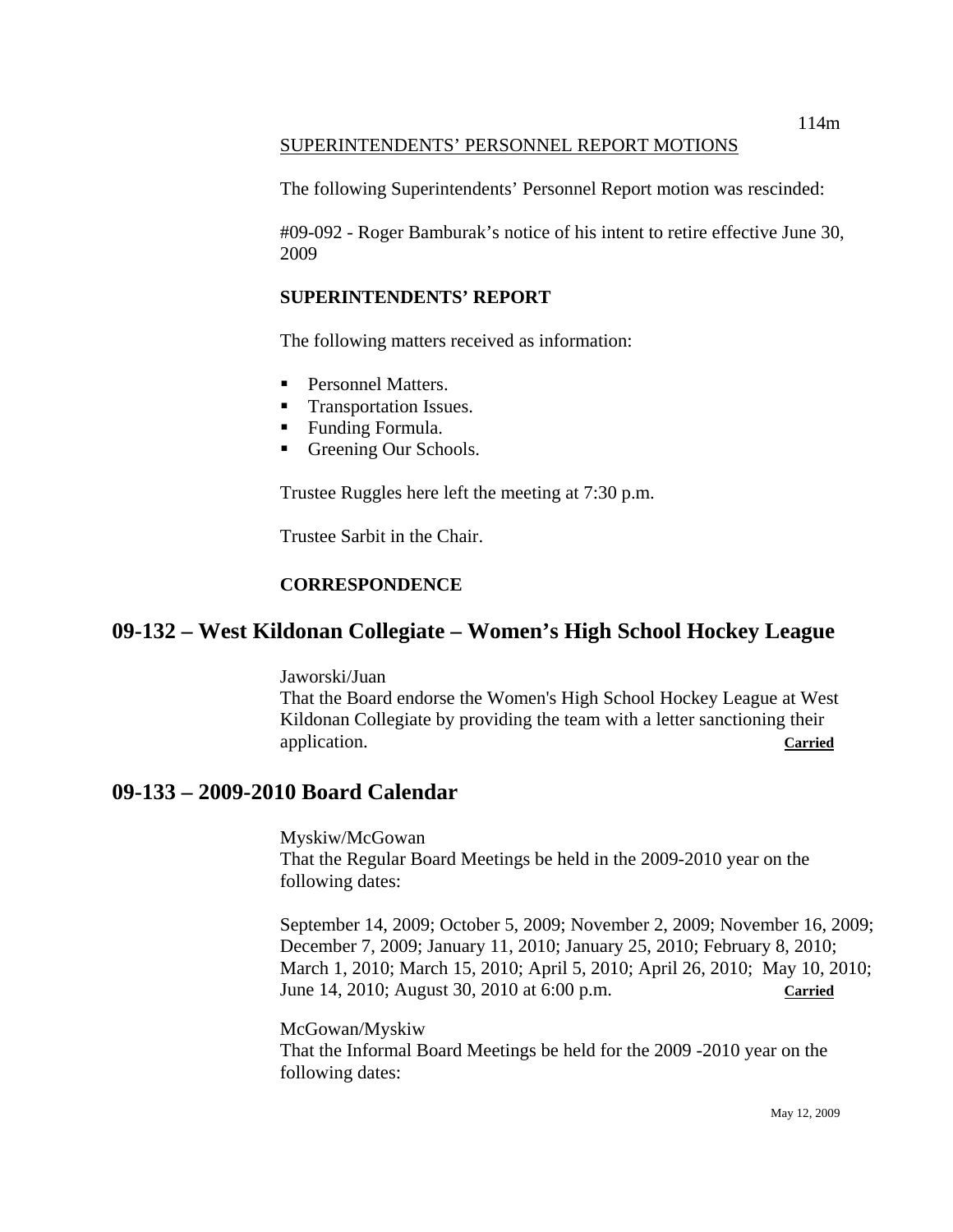September 21, 2009; October 19, 2009; November 9, 2009; November 23, 2009; January 18, 2010; March 8, 2010; April 19, 2010; May 3, 2010; May 17, 2010 at 6:00 p.m. **Carried**

Jaworski/Juan That the Public Budget Consultation Meeting be held on February 22, 2010. **Carried** 

McGowan/Juan That the Planning/Review Retreat be held on June 4 and 5, 2010. **Carried** 

115m

# **09-134 – Handicapped Parking**

Sawka/McGowan That the Division designate an appropriate number of handicapped parking spaces at all schools and division facilities and provide adequate signage. **Carried** 

# **09-135 – Grade 9 Basketball and Volleyball**

McGowan/Jaworski That the Board endorse Maples, Garden City and West Kildonan Collegiates' request to compete in River East Transcona School Division's Grade 9 leagues for basketball and volleyball. **Carried**

# **09-136 – Osvita Foundation Annual Testimonial Dinner in Support and Promotion of Ukrainian Language**

Jaworski/Sawka That the Board support the Osvita Foundation dinner by sending a group representing the Division and R.F. Morrison School. **Carried**

### **SPECIAL ORDERS**

The Board here observed a minute of silence in memory of Phyllis Peters, retired secretary.

Timed Item - 7:30 p.m.

Dori Szeliga and Carol Mayor, Parents, Edmund Partridge Community School: Discussion regarding transportation changes at Edmund Partridge School. **CONSENT AGENDA**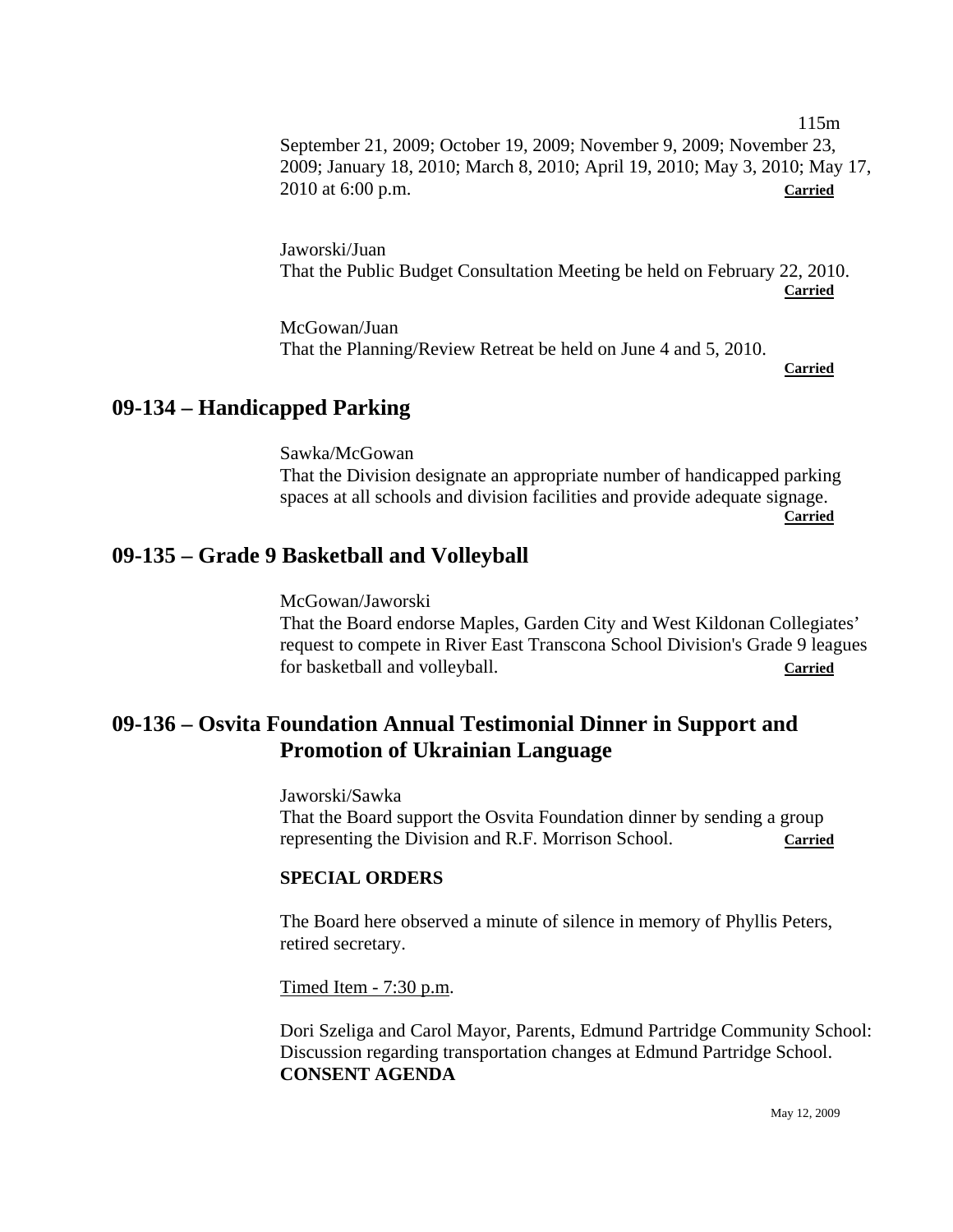# **09-137 – Consent Agenda**

Sawka/Juan That the Consent Agenda be approved. **Carried**

Cheque Listing – April 2009

That cheques #903074-#903352, #90003522-#90003921, and #9143-#9153 (U.S.) in the amount of \$3,351,910.07 be approved.

### Appin Associates Invoice No. B5401.485.077

That Invoice No. B5401.485.077 for the Margaret Park Condenser in the amount of \$12,408.44 be paid to Appin Associates.

### Appin Associates Invoice No. B5399.485.054

That Invoice No. B5399.485.054 for the Seven Oaks Middle School Ventilation Upgrade in the amount of \$1,656.48 be paid to Appin Associates.

### Appin Associates Invoice No. B5398.485.034

That Invoice No. B5398.485.034 for the Garden City Collegiate East Heating Replacement in the amount of \$9,843.94 be paid to Appin Associates.

### Jed's Construction Certificate of Payment No. 2

That Certificate of Payment No. 2 for the Edmund Partridge Community School Grooming Room Renovation in the amount of \$63,877.02 be paid to Jed's Construction.

### Statutory Holdback on Jed's Construction Certificate of Payment No. 2

That 7 1/2% Statutory Holdback on Certificate of Payment No. 2 for the Edmund Partridge Community School Grooming Room Renovation in the amount of \$4,932.59 be paid to the Seven Oaks School Division / Jed's Construction 424 Edmund Partridge Grooming Room account.

### Number Ten Architectural Group Invoice No. 6836

That Invoice No. 6836 for the Garden City Collegiate Link in the amount of \$12,982.99 be paid to Number Ten Architectural Group. **CONSENT AGENDA**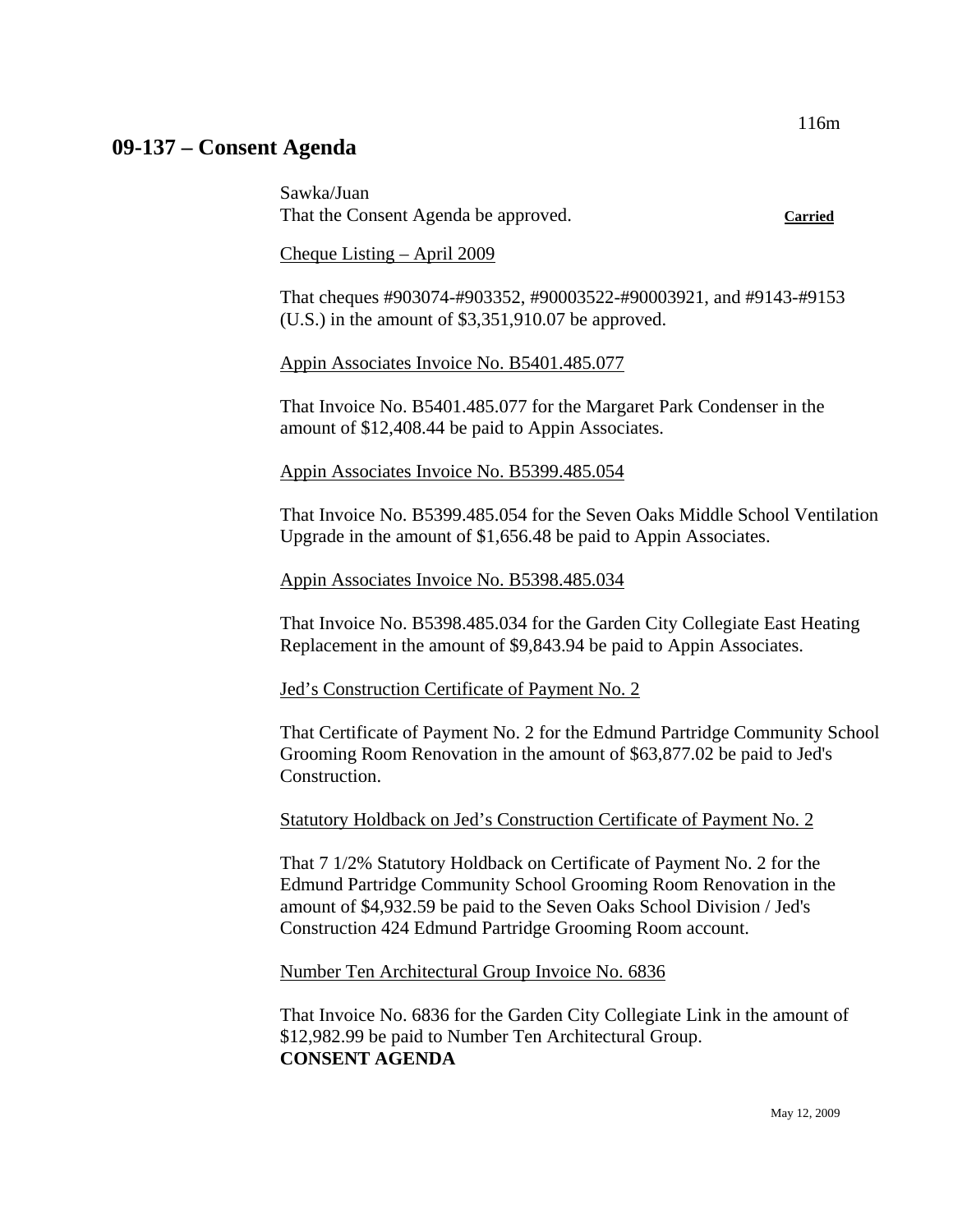#### Number Ten Architectural Group Invoice No. 6837

That Invoice No. 6837 for the Edmund Partridge Grooming Room renovations in the amount of \$14,549.34 be paid to Number Ten Architectural Group.

## Number Ten Architectural Group Invoice No. 6839

That Invoice No. 6839 for the Garden City Collegiate West Elevator and Grooming Room renovations in the amount of \$2,358.67 be paid to Number Ten Architectural Group.

## Westland Construction Certificate of Payment No. 8

That Certificate of Payment No. 8 for the Garden City Collegiate Link and renovations in the amount of \$620,574.00 be paid to Westland Construction.

Statutory Holdback on Westland Construction Certificate of Payment No. 8

That 7 1/2% Statutory Holdback on Certificate of Payment No. 8 for the Garden City Collegiate Link and renovations in the amount of \$47,920.77 be paid to the Seven Oaks School Division / Westland Construction account.

## Renewal of Lease – Maples Day Care

That the Board sign a lease for the year September 1, 2009 to August 31, 2010 with Maples Day Care for the rental of day care space at École Constable Edward Finney School at a rental fee of \$1,647.00 per month.

Renewal of Lease – Seven Oaks Teachers' Association (S.O.T.A.)

That the Board sign a lease for the year September 1, 2009 to August 31, 2010 with the Seven Oaks Teachers' Association for the rental of office space at Ben Zaidman Educational Resource Centre at a rental fee of \$108.66 per month.

Renewal of Lease – Sugar-N-Spice Kiddie Haven Inc.

That the Board sign a lease for the year September 1, 2009 to August 31, 2010 with Sugar-N-Spice Kiddie Haven Inc. for the rental of day care space at Riverbend School at a rental fee of \$1,910.25 per month.

# **CONSENT AGENDA**

Renewal of Lease – Sugar-N-Spice Kiddie Haven Inc.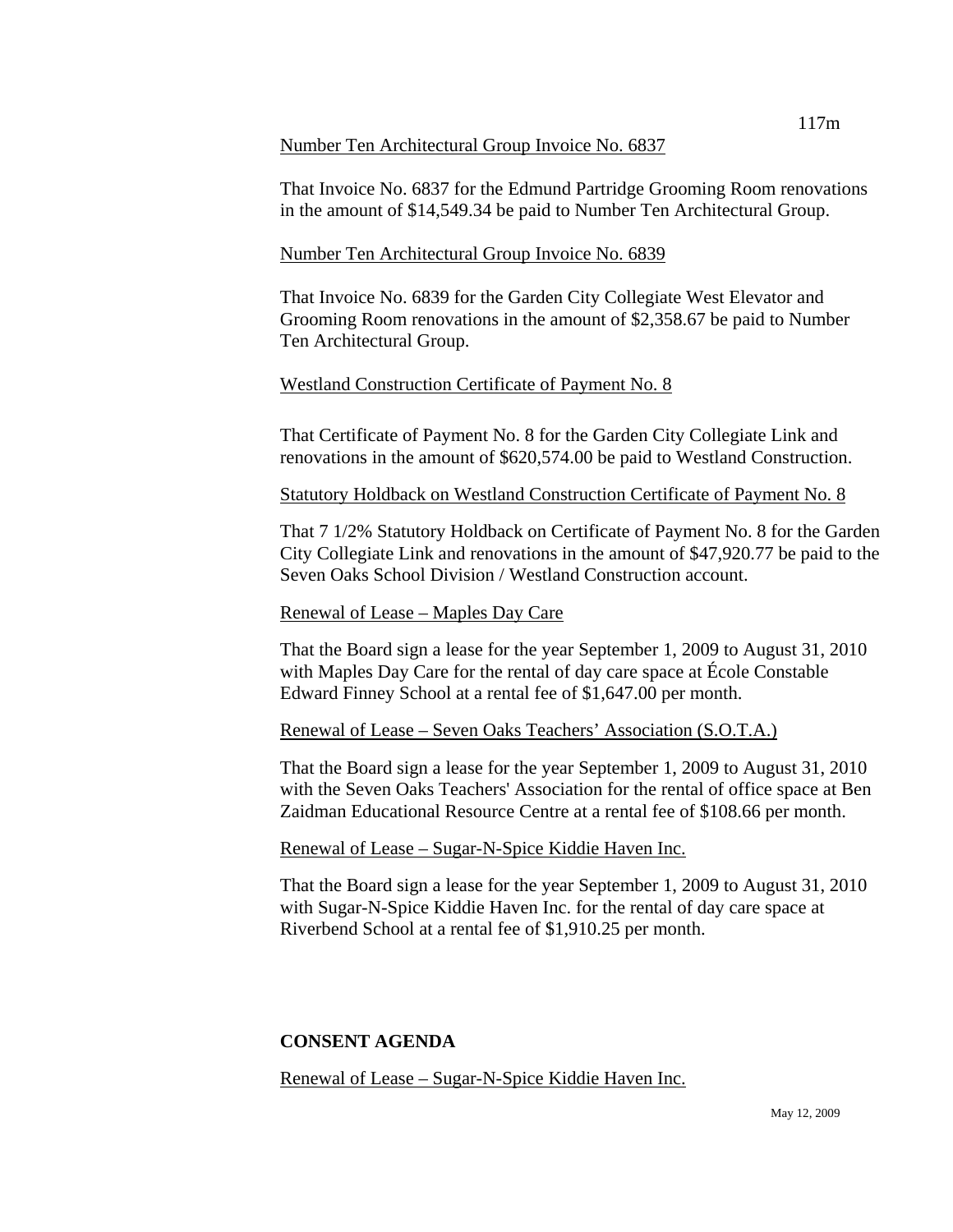118m

That the Board sign a lease for the year September 1, 2009 to August 31, 2010 with Sugar-N-Spice Kiddie Haven Inc. for the rental of day care space at West Kildonan Collegiate at a rental fee of \$3,945.00 per month.

### Renewal of Lease – O.K. Before and After School Child Care Centres Inc.

That the Board sign a lease for the year September 1, 2009 to June 30, 2010 with O.K. Before and After School Child Care Centres Inc. for the rental of the mini-gymnasiums at A.E. Wright Community School, École Constable Edward Finney School, Elwick Community School and O.V. Jewitt School at a rental fee of \$152.60 per month per site.

#### Renewal of Lease – Belmont Before and After School Program

That the Board sign a lease for the year September 1, 2009 to June 30, 2010 with Belmont Before and After School Program for the rental of gymnasium, music room and kindergarten room at Belmont School at a rental fee of \$152.60 per month.

### Renewal of Lease – Collicutt Before and After School Program

That the Board sign a lease for the year September 1, 2009 to June 30, 2010 with Collicutt Before and After School Program for the rental of gymnasium space at Collicutt School at a rental fee of \$152.60 per month.

#### Renewal of Lease – Seven Oaks Child Care Centre Inc.

That the Board sign a lease for the year September 1, 2009 to June 30, 2010 with Seven Oaks Child Care Centre Inc. for the rental of the gymnasium, including storage facility in the gymnasium area at R.F. Morrison School at a rental fee of \$152.60 per month.

#### Renewal of Lease – Kidi-Garden Day Nurseries Ltd.

That the Board sign a lease for the year September 1, 2009 to June 30, 2010 with Kidi-Garden Day Nurseries Ltd. for the rental of the gymnasium, minigymnasium and library at Victory School at a rental fee of \$152.60 per month.

### Renewal of Lease – YM-YWCA Before and After School Program

That the Board sign a lease for the year September 1, 2009 to June 30, 2010 with YM-YWCA of Winnipeg Before and After School Program for the rental of the mini-gymnasium at West St. Paul School at a rental fee of \$152.60 per month.

### **CONSENT AGENDA**

Renewal of Lease – Sugar-N-Spice Kiddie Haven Inc.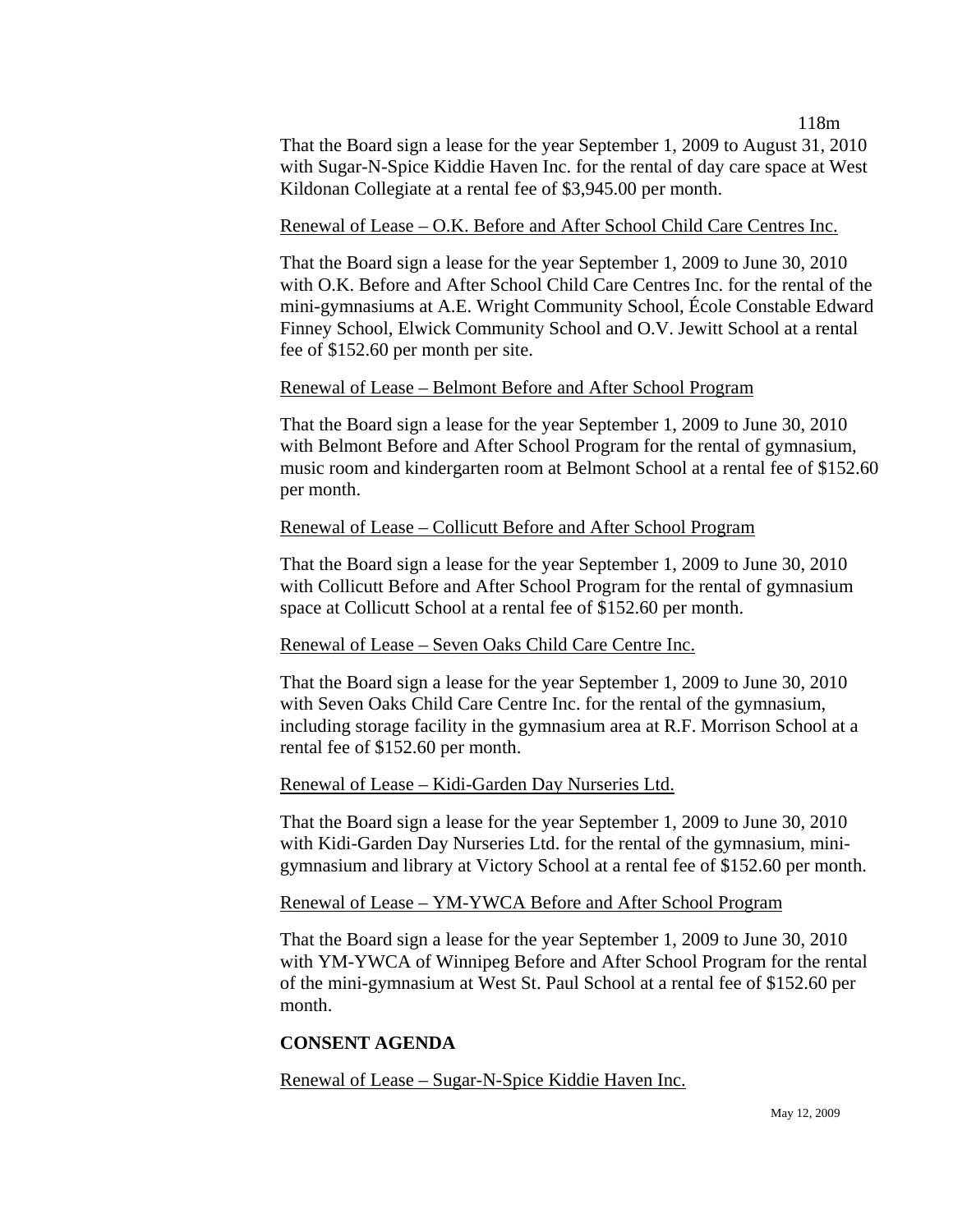119m

That the Board sign a lease for the year September 1, 2009 to June 30, 2010 with Sugar-N-Spice Kiddie Haven Inc. School Age Program for the rental of the mini-gymnasium at Riverbend Community School at a rental fee of \$152.60 per month.

### Renewal of Lease – Sunny Mountain Day Care Centre (1985) Inc.

That the Board sign a lease for the year September 1, 2009 to June 30, 2010 with Sunny Mountain Day Care Centre (1985) Inc. for the rental of the computer room and library at Governor Semple School at a rental fee of \$463.40 per month.

## Renewal of Lease – Aleph Bet Child Life Enrichment Program – Margaret Park Satellite Site

That the Board sign a lease for the year September 1, 2009 to June 30, 2010 with Aleph Bet Child Life Enrichment Program - Margaret Park Satellite Site for the rental of day care space at Margaret Park School, 385 Cork Avenue at a rental fee of \$703.00 per month.

### Renewal of Lease – Little Dipper Montessori Nursery

That the Board sign a lease for the year September 1, 2009 to June 30, 2010 with Little Dipper Montessori Nursery for the rental of day care space at Collicutt School at a rental fee of \$623.20 per month.

### Renewal of Lease – Kidi-Garden Day Nurseries Inc.

That the Board sign a lease for the year September 1, 2009 to August 31, 2010 with Kidi-Garden Day Nurseries Inc. for the rental of Seven Oaks School at a rental fee of \$2,460.95 per month.

### Renewal of Lease – Manitoba Association of School Superintendents

That the Board sign a lease for the year September 1, 2009 to August 31, 2010 with the Manitoba Association of School Superintendents for the rental of office space at the Ben Zaidman Educational Resource Centre at a rental fee of \$438.17 per month.

#### Renewal of Lease – Manitoba Association of School Superintendents

That the Board sign a lease for the year September 1, 2009 to August 31, 2010 with the Manitoba Association of School Superintendents for the rental of office

## **CONSENT AGENDA**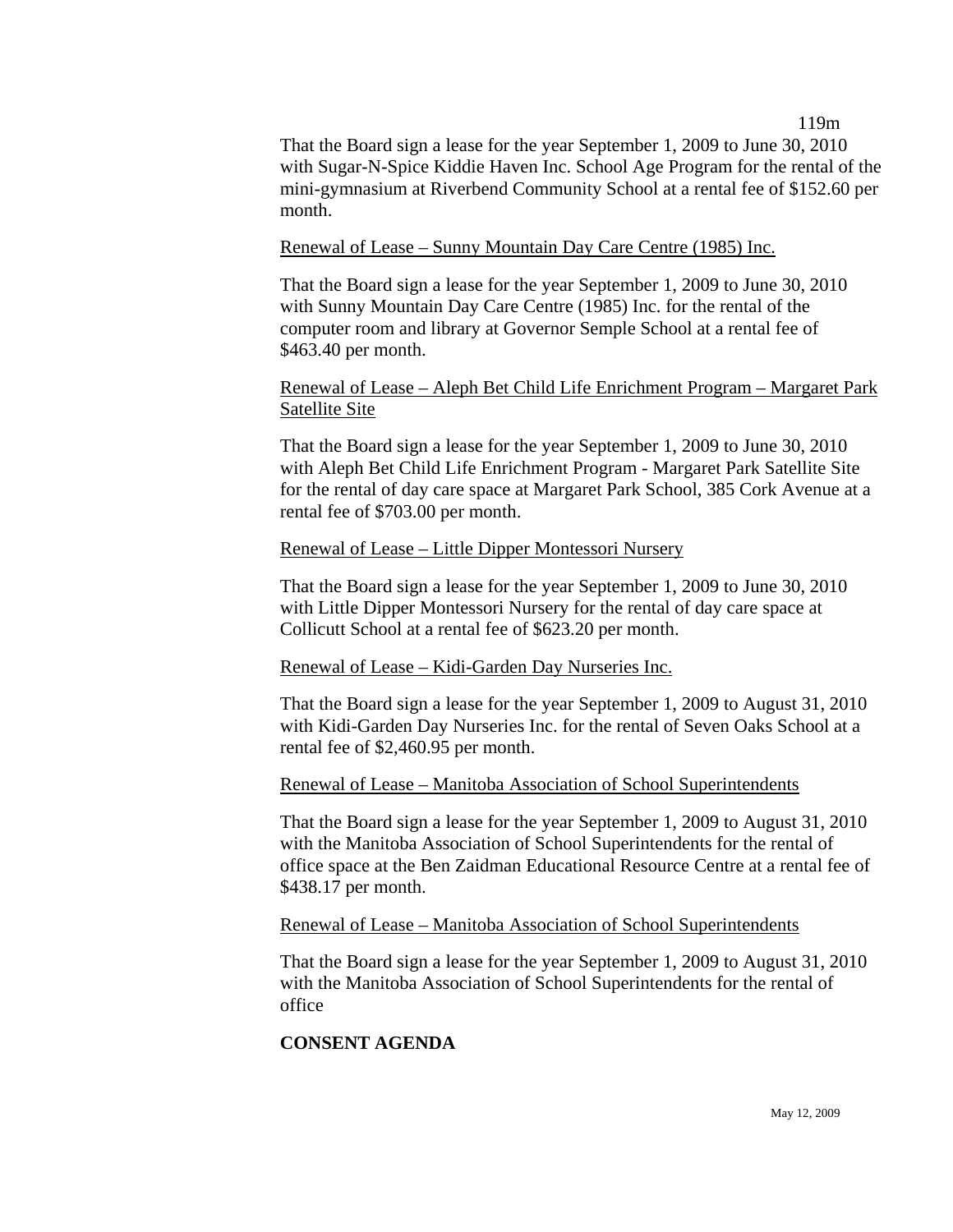space at the Ben Zaidman Educational Resource Centre at a rental fee of \$438.17 per month.

#### Renewal of Lease – Manitoba Association of School Business Officials

That the Board sign a lease for the year September 1, 2009 to August 31, 2010 with the Manitoba Association of School Business Officials for the rental of office space at the Ben Zaidman Educational Resource Centre at a rental fee of \$70.75 per month.

### Renewal of Lease – Aleph Bet Child Life Enrichment Program – Forest Park Satellite Site

That the Board sign a lease for the year September 1, 2009 to June 30, 2010 with Aleph Bet Child Life Enrichment Program - Forest Park Satellite Site for the rental of day care space at Forest Park School at a rental fee of \$152.60 per month.

## **ITEMS OF INFORMATION**

- **Trustee Sarbit reported on A.E.R.A., Reggio Conference and the Middle** Years Conference.
- **Trustee Myskiw reported on the 20<sup>th</sup> Anniversary of CVE on April 29<sup>th</sup> at** the Canad Inns Garden City and the Student Exchange with Maples Collegiate and an Ontario School.
- **Trustee Myskiw and Jaworski reported on the Many Faces of Human Rights** Museum at É.S.O.M.S.
- **Trustee Myskiw and Jaworski reported on the Unite to Change Conference** held at the Canad Inns Garden City on May 4<sup>th</sup>.
- **Trustee Juan reported on the Grade 5 Arts Camp, Paw Program at Leila** North, upcoming Pow Wow being held in conjunction with Arts in the Park and the Middle Years Conference.

## **CORRESPONDENCE**

- Workshop: Legal Duties & Liabilities of Boards: What Every Board Member Should Know.
- Workshop: Building Better Board Bylaws and Board Member Handbooks.
- Darren Stevenson: Bussing at Edmund Partridge Community School for the 2009-2010 school year.
- **Peter Johannson, City of Winnipeg Planning, Property & Development:** Letter and proposed Terms and Conditions for Lease Agreement between the City of Winnipeg and the Seven Oaks School Division, and copy of response letter from Wayne Shimizu, Secretary-Treasurer, SOSD, accepting **CORRESPONDENCE**

120m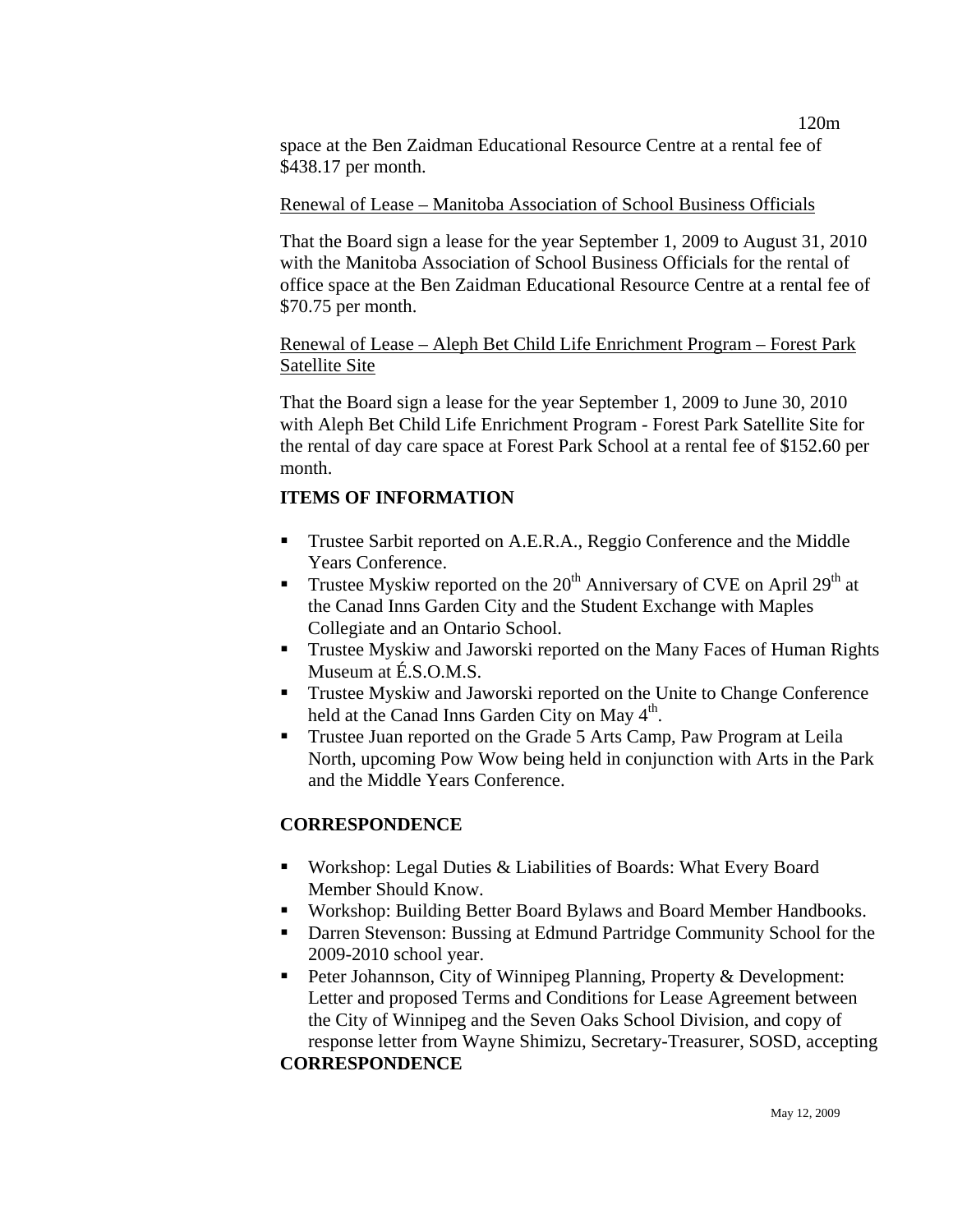said proposed Terms and Conditions.

- Steve Power, Public Schools' Finance Board: Foreign Exchange Organizations and results of review of foreign exchange activity.
- Peter Gove, SSQ Financial Group: Letter of Understanding regarding the Early Intervention Program.
- Cliff Meder, Director of Operations, Seven Oaks School Division: Executed copy of Change Order No. 3 and No. 4 for Edmund Partridge Community School Renovation and Addition, and copy of Change Order No. 2 for Garden City Addition and Renovation.
- Gaylene Schroeder-Nishimura, Assistant Secretary-Treasurer, Seven Oaks School Division: Seven Oaks Parents in Support of Aboriginal Education - Statement of Operations for Keeping Balance (an after-school program) for the year ended March 31, 2009.
- Gaylene Schroeder-Nishimura, Assistant Secretary-Treasurer, Seven Oaks School Division: FRAME Financial Statement for the April 1, 2008 to March 31, 2009 Provincial Reporting Requirements.
- Heather Colquhoun, Public Schools' Finance Branch: Changes required to the Auditor's Supplementary Report.
- Workers' Compensation Board, Client Profile Summary Report to March 31, 2009.
- Heather Carriere, Associate, Mercer Canada Ltd.: Short Term Disability Plan.
- Manitoba Association for Rights and Liberties: Project Presentation and Awards Ceremony, Thursday, May 14, 2009 – 7:00 p.m.
- **MTS 2007-2008 Annual Report.**
- $\blacksquare$  70<sup>th</sup> Annual NSBA Conference.
- Helen Robinson-Settee, Director, Aboriginal Education Directorate: Aboriginal Identify Declaration (AID): A Guide for Parents and Guardians.
- Winnipeg Free Press Articles: Dalhousie to Drop Balanced School Day, Inner City Again has Most Diversity, Farmland Prices on the Grow.

# **CONGRATULATORY CORRESPONDENCE**

 Shaun Thorson, Executive Director, Skills Compétences Canada: Recognition and acknowledgement of the work and contribution of Lawrence Danylchuk, Teacher, Maples Collegiate who is serving as a National Technical Committee Member.

# **ANNOUNCEMENTS**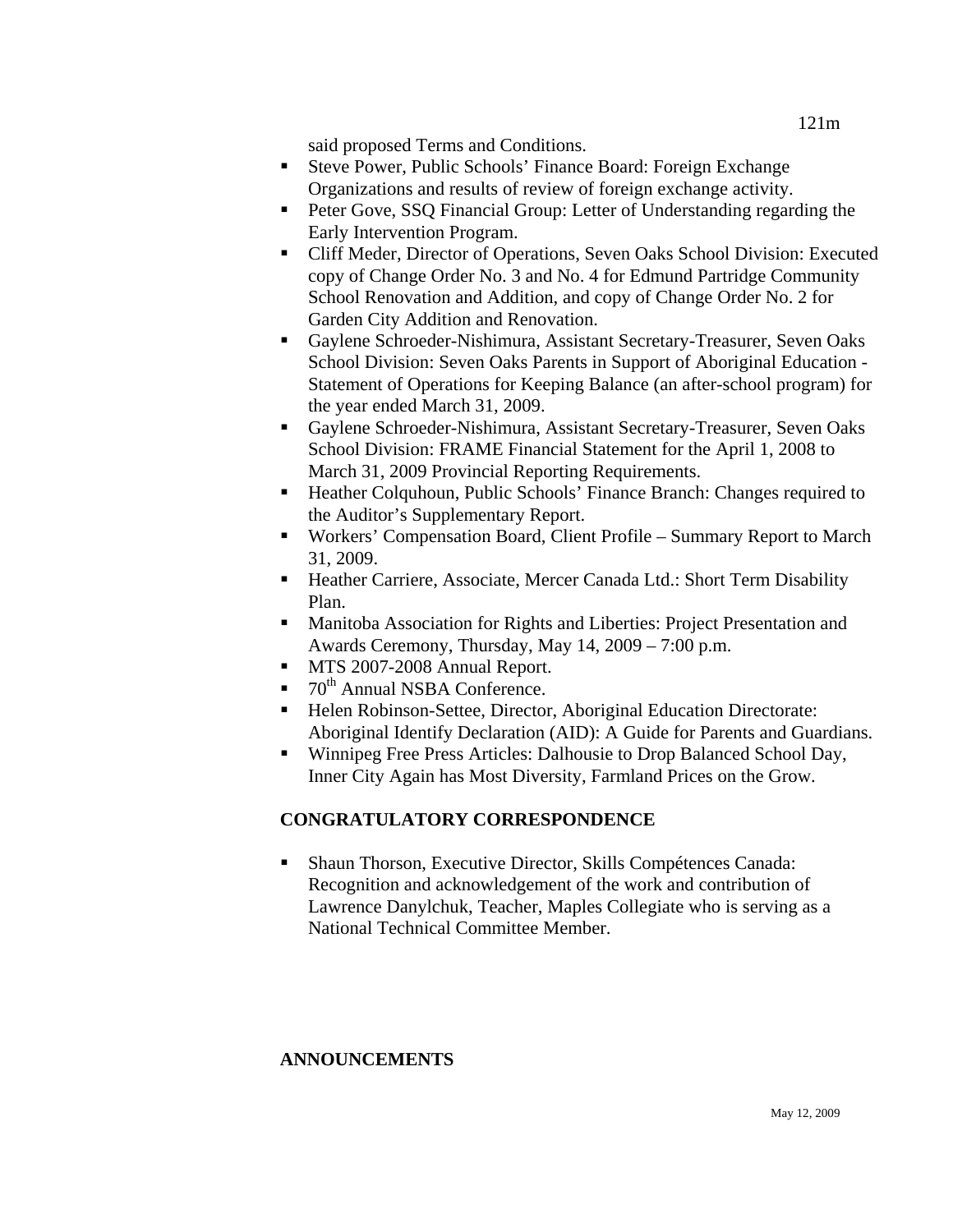### Board Meeting Dates

- Regular Board Meeting Monday, June 29,  $2009 6:00$  p.m.
- Regular Board Meeting Monday, August 31,  $2009 6:00$  p.m.
- **Inaugural & Regular Board Meeting Monday, September 14, 2009** 6:00 p.m.

## Coaches Appreciation Dinner

Wednesday, June 3, 2009 – Canad Inns Garden City – 5:30 p.m.

## Long Service Retirement Dinner

Wednesday, June 10, 2009 – The Fairmont Winnipeg, Two Lombard Place – 6:30 p.m.

## Board/Superintendent Retreat

Friday, June 12 and Saturday, June 13, 2009 – Lakeview Resort & Gimli Conference Centre, Gimli, Manitoba.

## Graduation Ceremonies

- Monday, June 22,  $2009 7:00$  p.m. Centennial Concert Hall, 555 Main Street – West Kildonan Collegiate.
- Tuesday, June 23, 2009 7:00 p.m. Centennial Concert Hall, 555 Main Street – Garden City Collegiate.
- Wednesday, June 24,  $2009 7:00$  p.m. Centennial Concert Hall, 555 Main Street – Maples Collegiate.

# **09-138 – Moved to Committee of the Whole at 8:59 p.m.**

Fogg/Juan That Board here returned to the Committee of the Whole at 8:59 p.m.

# **CORRESPONDENCE RECEIVED FOR BOARD ACTION**

# **09-139 – Riverbend Portable Classroom Proposal**

Jaworski/Juan That the Board authorizes Administration to begin community consultation immediately on the Riverbend Portable Classroom Proposal.

### **Carried**

Trustee Myskiw here left the meeting at 9:06 p.m.